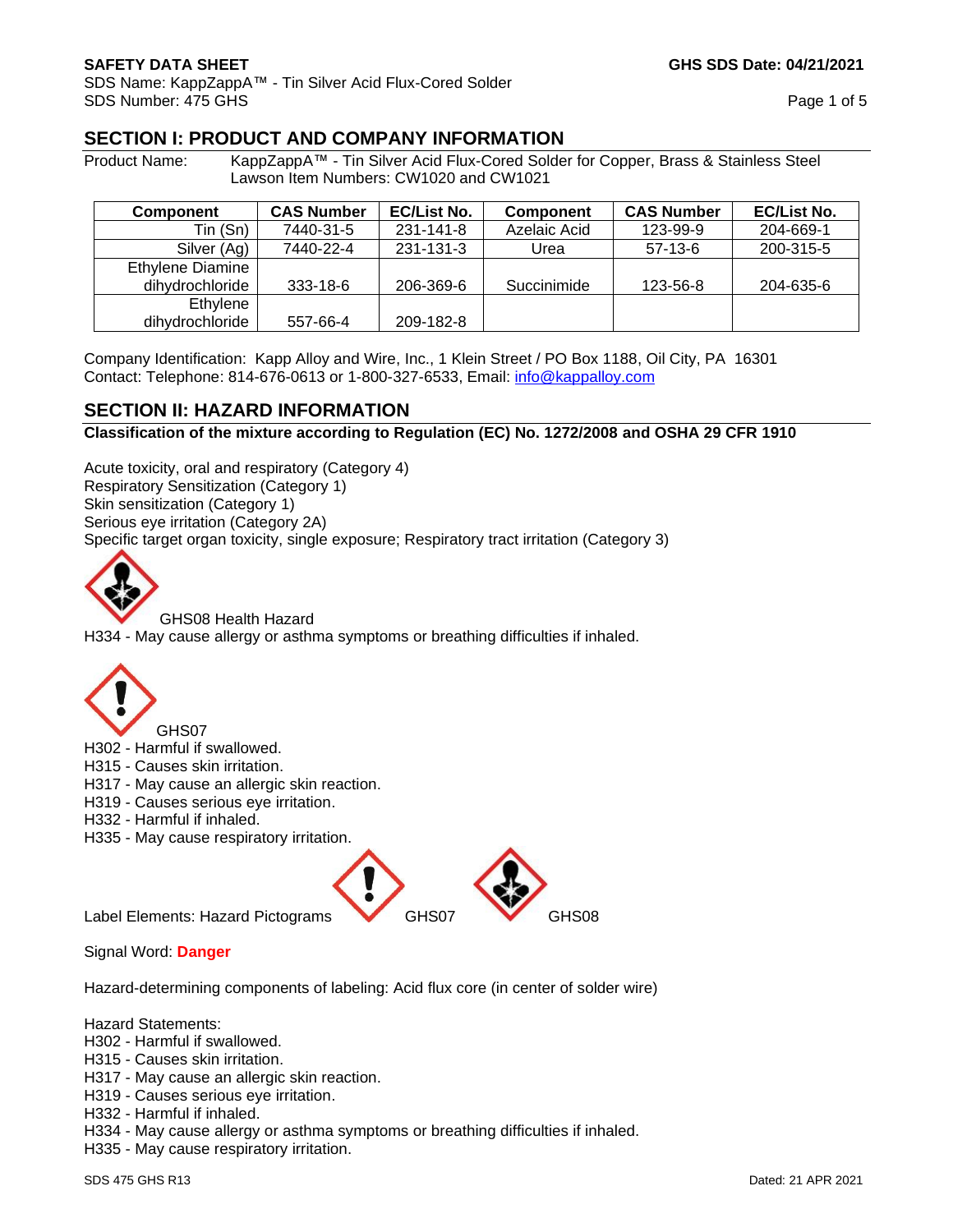| <b>Precautionary Statements:</b> |                                                                                                          |
|----------------------------------|----------------------------------------------------------------------------------------------------------|
| $P261 -$                         | Avoid breathing dust/fumes/gas/mist/vapors/spray.                                                        |
| $P262 -$                         | Do not get in eyes, on skin, or on clothing.                                                             |
| P <sub>264</sub> -               | Wash thoroughly after handling.                                                                          |
| P <sub>270</sub> -               | Do not eat, drink or smoke when using this product.                                                      |
| P271 -                           | Use only outdoors or in a well-ventilated area.                                                          |
| P280 -                           | Wear protective gloves/protective clothing/eye protection/face protection                                |
| P312 -                           | Call a POISON CENTER/ doctor/medical facility if you feel unwell.                                        |
|                                  | P301+P312+P330 IF SWALLOWED: Rinse mouth. Call a POISON CENTER or doctor/physician if you feel unwell.   |
|                                  | P305+P351+P338 – IF IN EYES: Flush with water for at least 15 minutes to remove irritant. Remove contact |
|                                  | lenses, if present and easy to do. Continue rinsing. Consult a physician.                                |
| P337+313 -                       | If eye irritation persists get medical advice/attention.                                                 |
| P304+P340 -                      | IF INHALED: Remove person to fresh air and keep comfortable for breathing.                               |
| $P304+312 -$                     | Call a POISON CENTER or doctor/physician if you feel unwell.                                             |
| P302+P352                        | IF ON SKIN: Wash thoroughly with soap and water to remove any residue. If a rash                         |
|                                  | develops, call a physician.                                                                              |
| P333+313 -                       | If skin irritation occurs: Get medical advice/attention.                                                 |
| P321 -                           | Specific treatment see below on this SDS.                                                                |
| P363 -                           | Wash contaminated clothing before reuse.                                                                 |
| P272 -                           | Contaminated work clothing should not be allowed out of the workplace.                                   |
| P501 -                           | Dispose of contents/container in accordance with local/regional/national/international<br>regulations.   |
|                                  |                                                                                                          |

**Results of PBT and vPvB assessment:** PBT: Not applicable; vPvB: Not applicable.

#### PRIMARY ROUTES OF ENTRY

- Inhalation: fumes
- Ingestion: Solid metals not edible; highly unlikely
- Skin Absorption: N/A

#### SIGNS AND SYMPTOMS OF OVEREXPOSURE

• Flu-like symptoms (nausea, constipation, headache, dizziness) - self-limiting, usually disappear within 24 hours

## **SECTION III: COMPOSITION / INGREDIENTS**

\*(Hazardous components 1% or greater; Carcinogens 0.1% or greater)

|                         |                             |                                 |                 |                            | <b>Density</b>               |                    |
|-------------------------|-----------------------------|---------------------------------|-----------------|----------------------------|------------------------------|--------------------|
| <b>Component</b>        | <b>CAS</b><br><b>Number</b> | <b>EC/List</b><br><b>Number</b> | <b>OSHA PEL</b> | <b>ACGIH TLV</b><br>8hrTWA | (lbs./in. $^3$ ) &<br>(g/ml) | $\%$<br>(optional) |
|                         |                             |                                 |                 |                            |                              |                    |
| Tin (Sn)                | 7440-31-5                   | 231-141-8                       | 2 mg/m $3$      | 2 mg/m <sup>3</sup>        | .2640 & 7.307                | 96.5               |
|                         |                             |                                 | .01 mg/m $3$    | .01 mg/m $3$               |                              |                    |
| Silver (Ag)             | 7440-22-4                   | 231-121-3                       | (Dust&Fume)     | (Dust&Fume)                | .3787 & 10.482               | 3.5                |
| *Azelaic Acid           | 123-99-9                    | 204-669-1                       | NE              | NE.                        | <b>NA</b>                    | $0 - 4$            |
| Urea                    | $57-13-6$                   | 200-315-5                       | <b>NE</b>       | $5 \text{ mg/m}$ 3         | NA.                          | $0 - 4$            |
| <b>Ethylene Diamine</b> |                             |                                 |                 |                            |                              |                    |
| dihydrochloride         | 333-18-6                    | 206-369-6                       | <b>NE</b>       | 50 ppm                     | <b>NA</b>                    | $0 - 4$            |
| Ethylene                |                             |                                 |                 |                            |                              |                    |
| dihydrochloride         | 557-66-4                    | 209-182-8                       | <b>NE</b>       | <b>NE</b>                  | <b>NA</b>                    | $0 - 4$            |
| Succinimide             | 123-56-8                    | 204-635-6                       | NE              | NE.                        | NA                           | $0 - 4$            |

\*Acid Flux Core is centered inside the wire is 3% by weight. PEL = Permissible Exposure Limit; TLV = Threshold Limit Value; NA = Not Applicable; NE = Not Established; NAIF = No Applicable Information found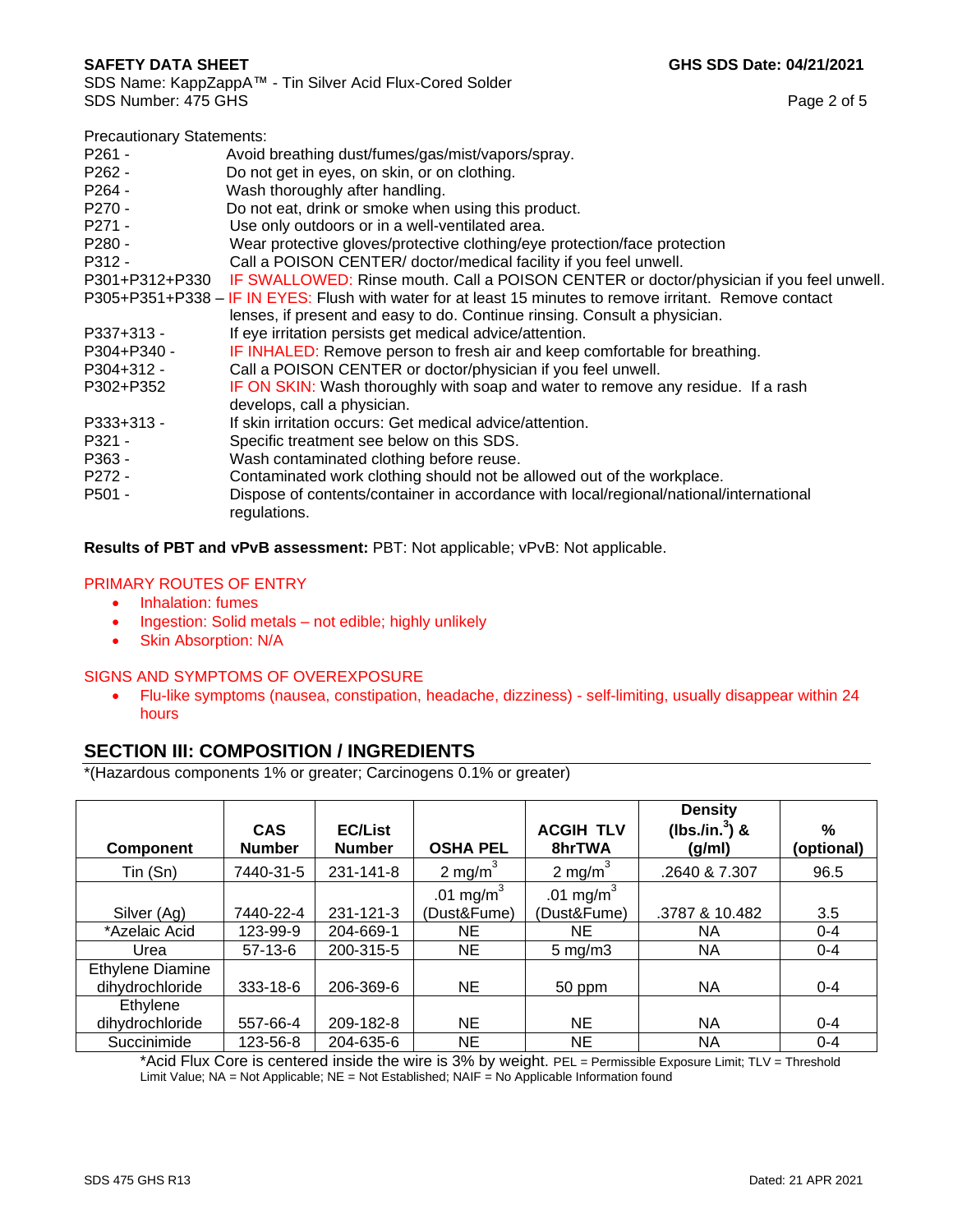SDS Name: KappZappA™ - Tin Silver Acid Flux-Cored Solder SDS Number: 475 GHS Page 3 of 5

## **SECTION IV: FIRST AID MEASURES**

| Ingestion:  | Drink large quantities of water - induce vomiting.                                                                                                                                            |
|-------------|-----------------------------------------------------------------------------------------------------------------------------------------------------------------------------------------------|
|             | Call a physician at once; advise of chemical composition (section III).                                                                                                                       |
| Skin:       | Wash thoroughly with water to remove any residue. If a rash develops, call a physician.                                                                                                       |
| Inhalation: | Terminate exposure and remove to fresh air. Call a POISON CENTER or doctor/physician if you                                                                                                   |
|             | feel unwell.                                                                                                                                                                                  |
| Eyes:       | Flush with water for at least 15 minutes to remove irritant. Remove contact lenses, if present and<br>easy to do. Continue rinsing. If eye irritation persists, get medical advice/attention. |

# **SECTION V: FIRE FIGHTING MEASURES**

| <u>ULUITUN YII IINLI I IUITIINU MLAUUNLU</u>                         |  |  |  |
|----------------------------------------------------------------------|--|--|--|
|                                                                      |  |  |  |
|                                                                      |  |  |  |
| (in air, % by volume) LEL: N/A and UEL: N/A                          |  |  |  |
| CO <sub>2</sub> or dry chemical extinguisher.                        |  |  |  |
|                                                                      |  |  |  |
| Use NIOSH/MSHA -approved self-contained breathing apparatus and full |  |  |  |
|                                                                      |  |  |  |
|                                                                      |  |  |  |

#### NEVER DROP WATER OR LIQUIDS INTO MOLTEN SOLDER. **\*Do not plunge damp or wet solder bars/pieces into molten solder**

## **SECTION VI: ACCIDENTAL RELEASE MEASURES**

Steps to be taken if material is spilled or released:

- Solder is solid / recyclable
- Vacuuming is recommended for accumulated metal dust from saw/grind operations.

## **SECTION VII: HANDLING AND STORAGE**

Precautions to be taken in handling and storage:

• Dry storage; ambient temperature

Other Precaution / Special Handling:

• Wet or moist ingot(s) WILL present an explosion hazard when submerged in molten solder. **\*AVOID FIRE/EXPLOSION RISKS. Always preheat ingot before charging into furnace.**

# **SECTION VIII: EXPOSURE CONTROLS / PERSONAL PROTECTION**



Respiratory Protection: Use NIOSH-approved breathing apparatus to prevent exposure to dusts and fumes. Eye Protection: Approved safety glasses/welding goggles, appropriate to your procedure, should be worn. Ventilation: Local Exhaust: YES; Mechanical: YES Special: Conform to your regulatory statutes. Other: Standard protective equipment used in soldering (/applicable) operations. \*Protective gloves are recommended, especially for high temperature applications to prevent burns. \*Conform to all local, state, federal regulations.

| See also: | 29 CFR 1910.132 - 29 CFR 1910.140. Personal Protective Equipment |
|-----------|------------------------------------------------------------------|
|           | 29 CFR 1910.251 - 29 CFR 1910.257. Welding, Cutting and Brazing  |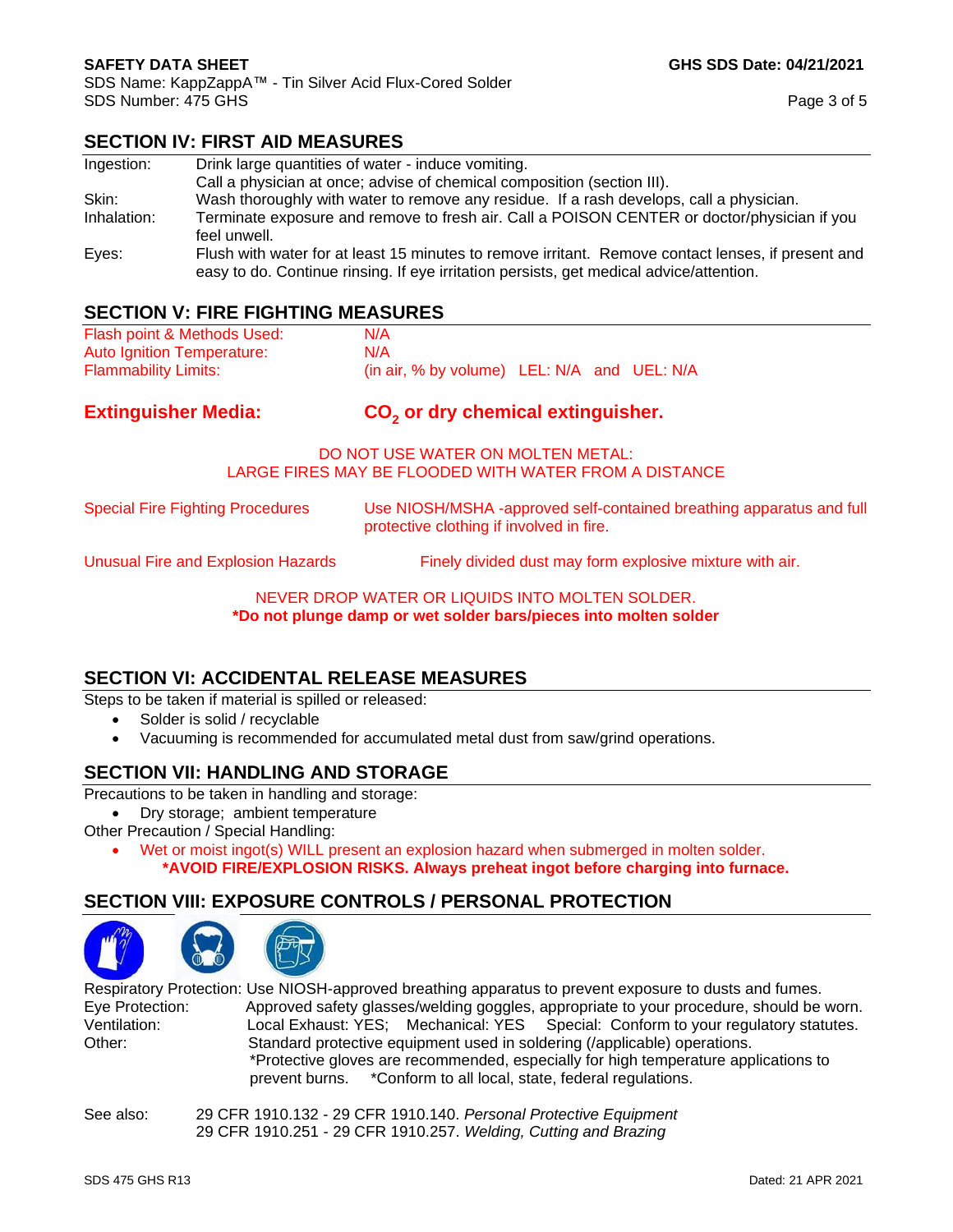SDS Name: KappZappA™ - Tin Silver Acid Flux-Cored Solder SDS Number: 475 GHS Page 4 of 5

rine trifluoride, hydrogen peroxide,

# **SECTION IX: PHYSICAL AND CHEMICAL PROPERTIES**

| Boiling Point:                           | Sn@ 4120°F/2270°C -Ag@ 4010°F/2210°C and Acid Flux: 385°F / 196°C |  |  |  |
|------------------------------------------|-------------------------------------------------------------------|--|--|--|
| Melting Point:                           | 430°F / 221°C Eutectic                                            |  |  |  |
| Vapor Pressure (mm Hg.):                 | N/A                                                               |  |  |  |
| Vapor Density ( $AIR = 1$ ):             | N/A                                                               |  |  |  |
| Density:                                 | .2680lbs/in. $3$ and/or<br>7.4186g/ml                             |  |  |  |
| Solubility in Water:                     | 0 (solid)                                                         |  |  |  |
| Evaporation Rate (Butyl Acetate = $1$ ): | N/A                                                               |  |  |  |
| Appearance and Odor:                     | Lustrous, silver metal; odorless / various shapes and sizes.      |  |  |  |

# **SECTION X: STABILITY AND REACTIVITY**

| Stability:           | Stable                                      |
|----------------------|---------------------------------------------|
| Conditions to avoid: | Avoid strong oxidizing materials, e.g. Chlo |
|                      | sodium azide, ammonia, & Acetylene.         |

## **SECTION XI: TOXICOLOGY INFORMATION**

Tin (Sn): Elemental Tin is NOT generally considered to be toxic. Silver (Ag): Argyria, a blue-gray discoloration of the skin, mucous membranes, and eyes may result from inhalation of silver. Note: this discoloration may be permanent.

IT IS UNLIKELY THAT NORMAL EXPOSURE (USING APPROPRIATE PROTECTIVE EQUIPMENT) WOULD RESULT IN ILLNESS.

| $*0 =$ Insignificant | 1 = Sliaht    | $2$ = Moderate      | $3 = H$ iah<br>$4 =$ Extreme |                |
|----------------------|---------------|---------------------|------------------------------|----------------|
|                      | <b>Health</b> | <b>Flammability</b> | <b>Reactivity</b>            | <b>Special</b> |
| <b>NFPA Rating</b>   |               |                     |                              |                |
| <b>HMIS Rating</b>   |               |                     |                              |                |

# **SECTION XII: ECOLOGY INFORMATION**

This product will not biodegrade. It will oxidize if left out in the elements, but will not affect the surrounding ecology. **General notes:**

Do not allow undiluted product or large quantities of it to reach ground water, water course or sewage system. Danger to drinking water if quantities leak into the ground.

# **SECTION XIII: DISPOSAL CONSIDERATION**

Waste Disposal Method

- Must not be disposed of together with household garbage. Do not allow product to reach sewage system.
- Disposal must be made according to federal, state, local, and OSHA regulations.

# **SECTION XIV: TRANSPORT INFORMATION**

**Ground - DOT Proper Shipping Name: Solder Air - IATA Proper Shipping Name: Solder** Not regulated for transport by US DOT. Not regulated for air transport by IATA.

# **SECTION XV: REGULATORY INFORMATION**

SARA Title III Program:

• This product contains no toxic chemicals subject to the reporting requirements of the Emergency Planning and Community Right to Know Act (EPCRA) of 1986 and 40 CFR 372